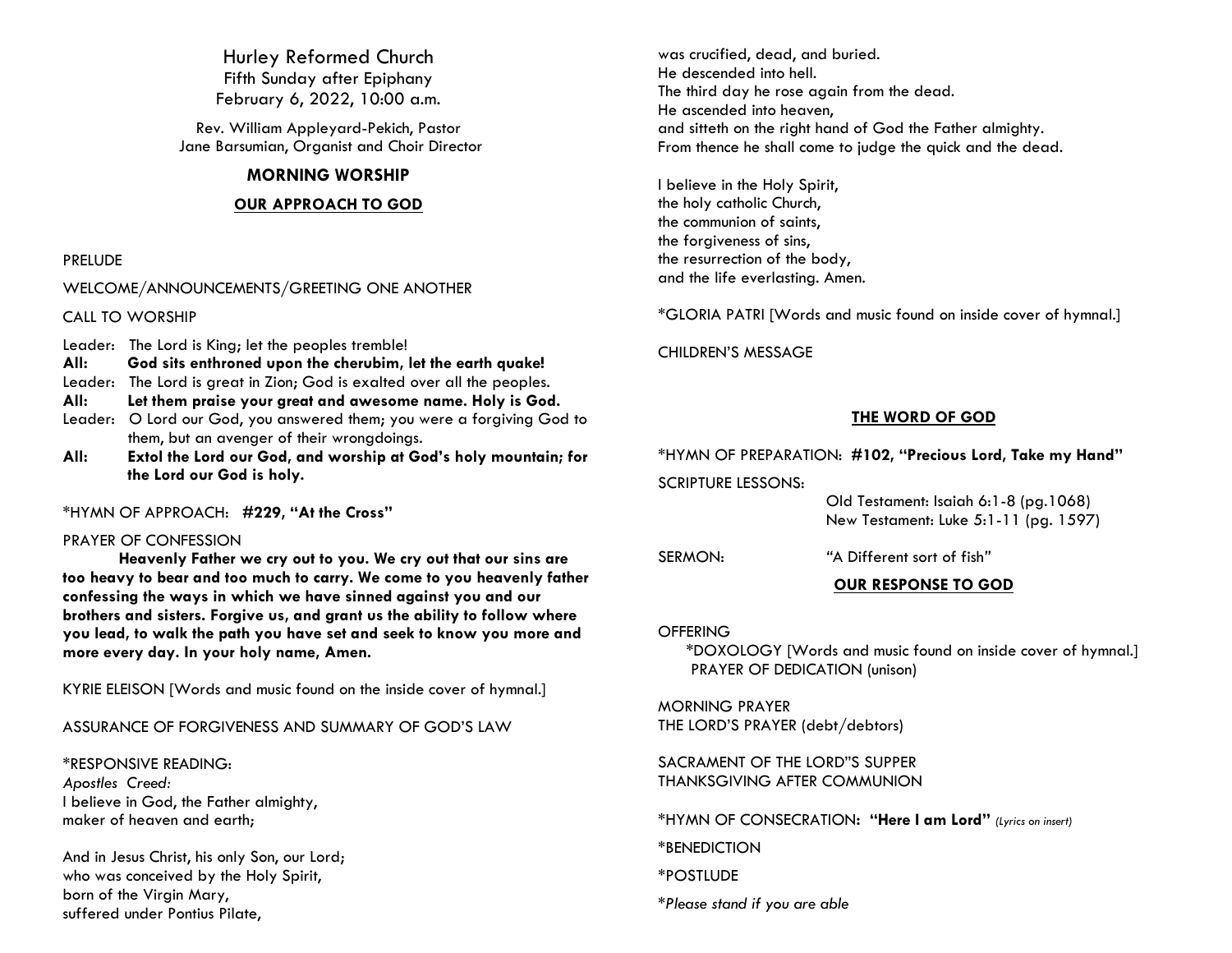#### **Welcome to Hurley Reformed Church!**

With joy we welcome your presence among us today. Let the words of the psalmist set the tone of our worship: "Sing praises to the LORD, O you faithful ones, and give thanks to his holy name--joy comes with the morning" (Psalm 30:4-5 NSRV)

**In Person and Zoom Worship** happens at 10am!

**Ushers assisting in the service** are Jeanne Quenzer, Lee Gable, Bob Kindt, and Chris Decker.

**Mission of the month-** Angel Food East

**Reach out to those who need your support in their day to day needs:** 

Judy Bell (Terry Gaffken's mom) needs prayers; Shirley Ruth is in Golden Hill; Bev Roosa is at the Terraces at Brookmeade; Fred Horvers is at TenBroeck; Lori Pinkham is in Wingate at Ulster; Anthony DiPietro (son of MaryAnn DiPietro); Marie Dressel. David Giles, Barbara Sartorius in New Hampshire **Audio recordings** of the weekly sermon are available on our website,

HurleyReformedChurch.org.

# **Hurley Reformed Church**

11 Main Street, PO Box 328, Hurley NY 12443 845-331-4121 www.HurleyReformedChurch.org

#### **Staff**

Jane Barsumian, M.Ed.

Rev. William Appleyard-Pekich Tara Lockart- Church Secretary pastor@HurleyReformedChurch.org admin@HurleyReformedChurch.org Hours: T,W,TH,F, 9-2 Organist/Choir Director – Treasurer – Arlene Cotich

#### **Consistory 2022**

Dennis Croswell, *Property & Maintenance* Allan Dumas Christopher Decker, *Finance* Lee Gable Glenn Decker, *Senior Elder* Jeanne Ouenzer Lisa Longto, *Clerk* David Kent, *Youth Ministry* Linda Moon, *Missions* Dino Sumerano, *Worship* Bill Baldinger Robert Kindt

**Elders Deacons**

Rev. Charles E. Stickley, *Pastor Emeritus*

**Stickley Gardens Columbarium . . .** A sacred place of beauty and contemplation. (*Located on the south lawn of the church.)* 

The lone candle on the chancel is our Peace Candle. It represents this church's support for the men and women in military service, and our prayer that one day we will live in a world where their sacrifice is no longer needed.



# Hurley Reformed Church Hurley, New York

The Rev. William Appleyard-Pekich Minister of Word and Sacrament

#### *Welcome*

*May the doors of this church be wide enough to receive all who need human love and fellowship, and a Father's care; and narrow enough to shut out all envy and hate.*

*Enter to Worship Depart to Serve*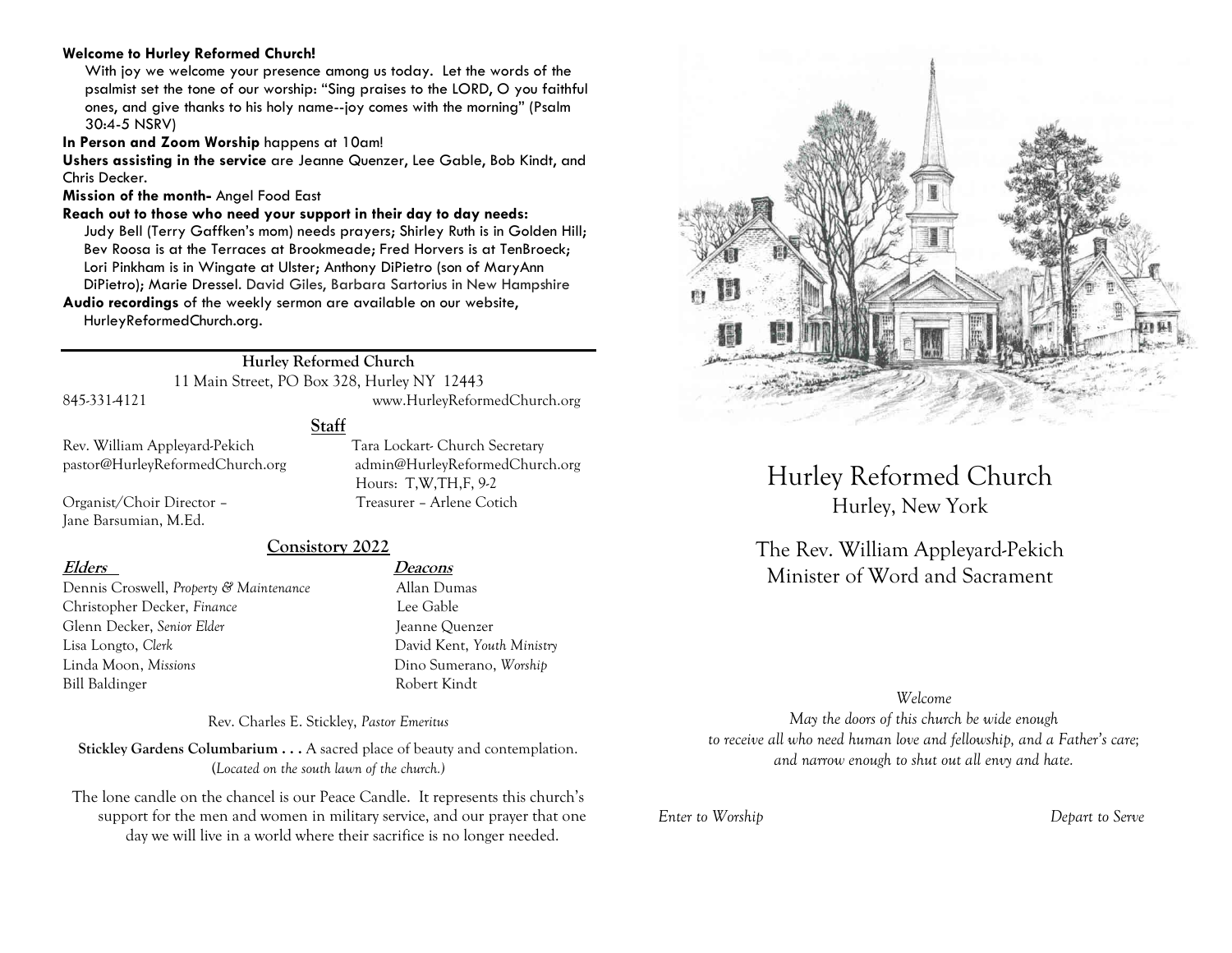# **#229 At the Cross**

Alas! and did my Savior bleed And did my Sovereign die? Would He devote that sacred head For sinners such as I?

### *Chorus:*

At the cross, at the cross Where I first saw the light, And the burden of my heart rolled away, It was there by faith I received my sight, And now I am happy all the day!

Was it for crimes that I had done He groaned upon the tree? Amazing pity! grace unknown! And love beyond degree!

### *Chorus*

Well might the sun in darkness hide And shut his glories in, When Christ, the mighty Maker died, For man the creature's sin.

### *Chorus*

Thus might I hide my blushing face While Calv'ry's cross appears, Dissolve my heart in thankfulness, And melt my eyes to tears.

# *Chorus*

But drops of grief can ne'er repay The debt of love I owe: Here, Lord, I give my self away 'Tis all that I can do.

# **#102 Precious Lord, Take my Hand**

Precious Lord, take my hand, Lead me on, let me stand, I am tired, I am weak, I am worn; Through the storm, through the night, Lead me on to the light: Take my hand, precious Lord, Lead me home.

When my way grows drear, Precious Lord, linger near, When my life is almost gone, Hear my cry, hear my call, Hold my hand lest I fall: Take my hand, precious Lord, Lead me home.

When the darkness appears And the night draws near, And the day is past and gone, At the river, I stand, Guide my feet, hold my hand: Take my hand, precious Lord, Lead me home.

# *Chorus*